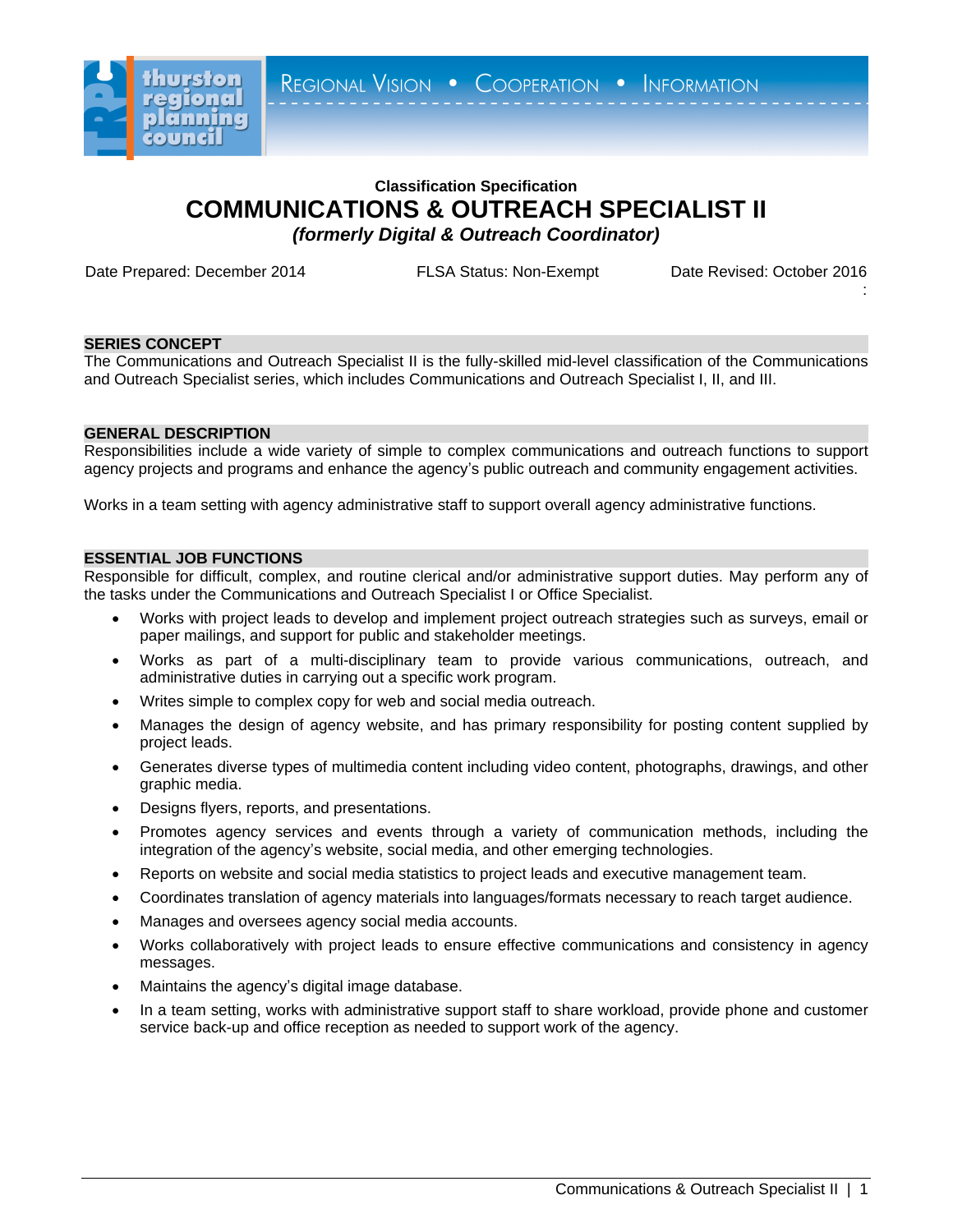# **OTHER JOB FUNCTIONS**

Performs other related duties as assigned.

## **DISTINGUISHING FEATURES**

Positions assigned to the Communications and Outreach Specialist II classification are distinguished by the knowledge of outreach and communications principles and practices, including design, graphics, videography, website development, social media, and outreach.

#### **WORKING CONDITIONS**

Work is generally performed indoors in an office environment. Must maintain a level of physical and mental fitness necessary to perform the essential functions of the position.

# **EDUCATION AND EXPERIENCE**

#### EXPERIENCE – MINIMUM:

Two years of relevant experience developing outreach materials, including graphics and design software, website development, and videography.

#### EDUCATION – MINIMUM:

Bachelor's degree with major course work in communications, public relations, journalism, electronic multimedia, or related fields.

#### OR SUBSTITUTING

Any demonstrated combination of experience and education, which provides the applicant with the applicable knowledge and abilities.

### **KNOWLEDGE AND ABILITIES**

Knowledge of:

- Content Management Systems
- Web programming languages, such as HTML and CSS
- Communications principles.
- Advanced website and social media principles.
- Promotional material development.
- Microsoft Office and Adobe software for document, spreadsheet, and presentation preparation.
- Adobe Design Premium programs for graphic design, document production, .pdf manipulation and web design.
- Photo/video design, production, and editing software.
- Basic and advanced graphic design principles and the use of graphic tools, techniques, and mediums including computer hardware/software, digital, and video cameras.
- Principles and best practices of effective project management

#### Ability to:

- **Establish and maintain effective working relationships.**
- Work cooperatively with others as a member of a service-oriented team.
- Exercise independent judgement.
- Set priorities and meet strict deadlines.
- Maintain attention to numerous individuals or detailed information for prolonged periods of time.
- Communicate effectively, orally, and in writing.
- Use graphic art and website production equipment such as computers, scanners, printers, copiers, digital cameras, video cameras, and their appropriate software applications.